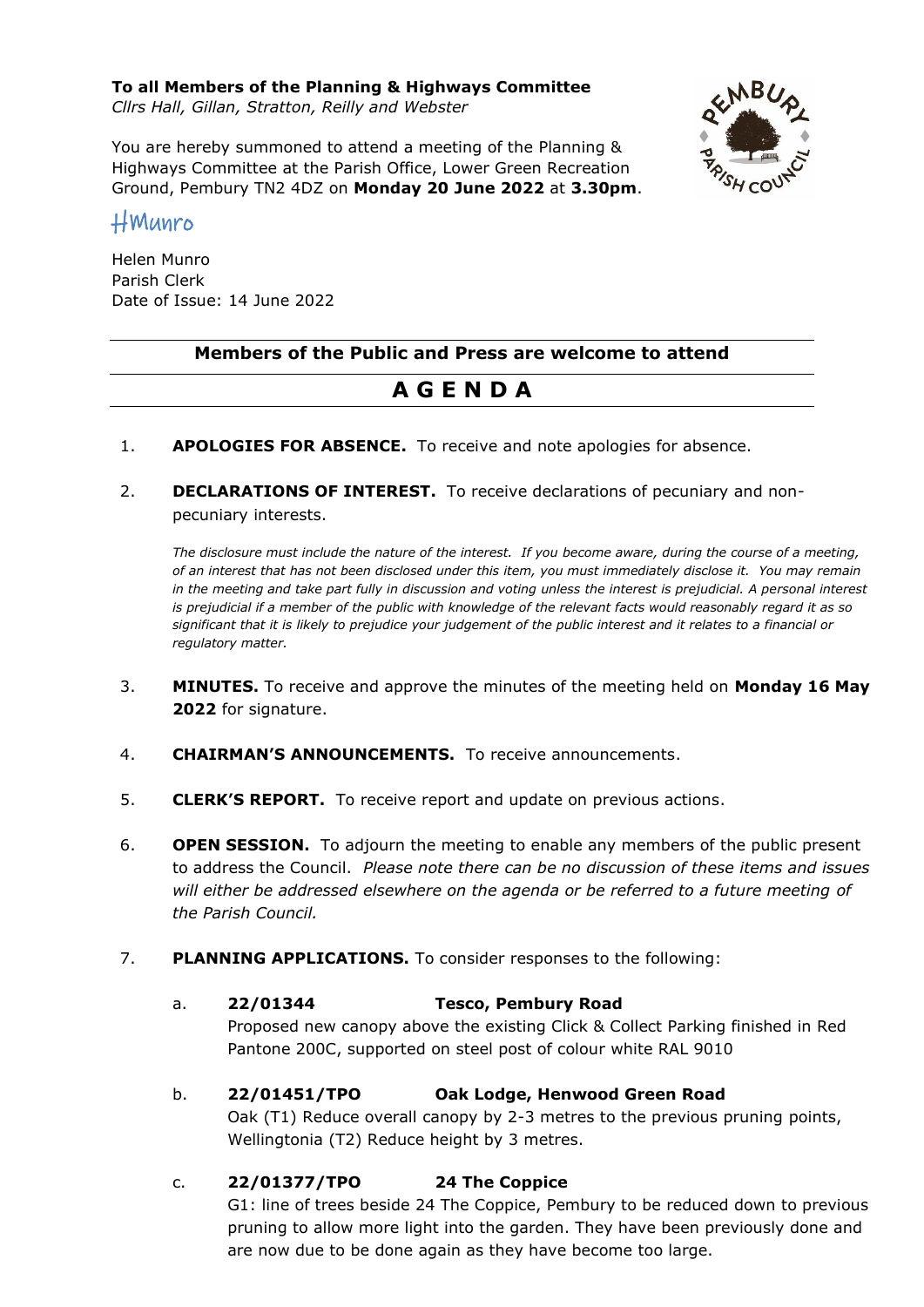### d. **22/01049/LBC 61 Lower Green Road**

Listed Building Consent - Replacement of remaining old wooden windows; 2no on first floor, west elevation; 1no. on ground floor south elevation; and 5no on east elevation and replacement window and door to workshop.

#### e. **22/01502/FULL Spring Grove Barn, Redwings Lane**

Temporary change of use of land and stationing of caravan for duration of works to convert barn.

#### f. **22/01435/FULL 18 The Forstal**

New pitched roof over existing garage; removal of conservatory.

# g. **22/01544/FULL 4 Romford Road**

New solar panels to rear elevation.

- 8. **LATE PLANNING APPLICATIONS.** To consider any applications received after the agenda was set and prior to the meeting.
- 9. **DECISIONS.** To note appeals and applications granted, refused, amended or withdrawn since the last meeting.

#### a. **22/00876/FULL 33 The Coppice**

Two storey extension to side of property, single-storey extension GRANTED to rear of property, new lean-to roof on front of property; external alterations.

### b. **22/01021/FULL 3 Forest Way**

Erection of single-storey side extension following demolition of existing timber structure. Alterations to existing carport including brick infills to existing openings and changes to fenestration and doorways. GRANTED

#### c. **22/00916/FULL 1 Sandhurst Avenue**

Infill single-storey rear extension between garage and existing house along with additional single-storey infill extension to rear of the existing garage. GRANTED

### d. **22/01085/TPO 18 & 20 The Coppice**

Trees: 3 x Ash, 4 x Sycamore (G1) – reduce height of all trees by 3m to the previous pruning levels. GRANTED

### e. **22/00857/TPO 66 Maidstone Road**

TREES: T1 – Mature Oak Tree – reduce by 20% GRANTED

### f. **22/01139/FULL 100 Ridgeway**

Removal of existing conservatory with proposed single-storey rear extension, 2-storey side extension and replacement of existing porch roof and conversion of the existing garage. GRANTED

### g. **22/01012/FULL 16 Herons Way**

First floor bedroom extension. GRANTED